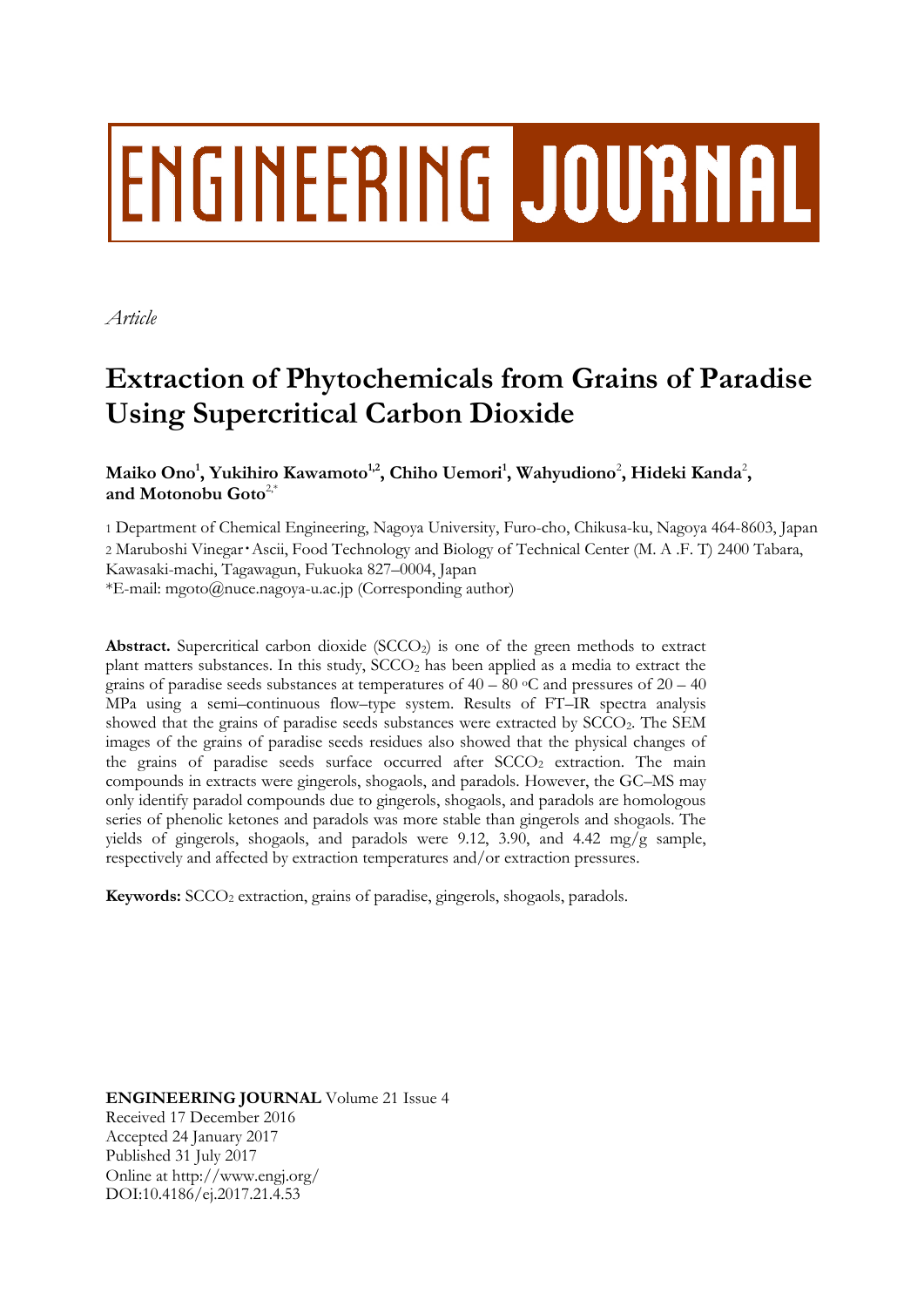## **1. Introduction**

The genus Zingiberaceae contains between 40 and 50 species perennial herbs, native to Africa. As one of Zingiberaceae species, grains of paradise (*Aframomum melegueta* [Rosco] K. Schum.) generally referred to as guinea grains or alligator pepper or melegueta pepper is a perennial herb with short rhizomes from which arise distinct leafy shoots,  $1.5 - 2$  m. Grains of paradise is native to West Africa, and cultivated in Ghana, Guinea, the Ivory Coast, Nigeria and Sierra Leone [1]. The seeds of grains of paradise, source of melegueta pepper, are used as a spice for flavoring food and have wide range of ethnobotanical uses.

Phenolic compounds are known as the most abundant secondary metabolites of plants. These compounds were a phytochemicals group which have a phenol structure and considered as important determinants in the nutritional and the quality of fruits, vegetables, other plant foods, and food preparations. Phenolic compounds were widely found in the plant world and commonly involved in defense toward ultraviolet radiation or attack by pathogens, parasites, and predators [2]. Hence, these compounds play an important role in plant growth and offer the plants to have excellent properties as food preservatives. Phenolic compounds were also affect to the color and contribute to sensory characteristics of vegetables and fruits [3]. Due to these properties, phenolic compounds become suitable for various industrial applications such as natural colorants and preservatives for foods or in the production of paints, paper, and cosmetics. As one of the spice plants, grains of paradise was also contained of phenolic compounds such as gingerols, shogaols, and paradols [4, 5]. These phenolic compounds have various biological properties especially in anti–inflammatory, anti–oxidant and anti–tumor effects. As one of potent nutraceuticals, 6–gingerol had a variety of pharmacological abilities and has been known to have anti– hyperglycemic, anti–cancer and anti–oxidative properties [6]. 6–shogaol also was known as anti– proliferative, anti–metastatic, and pro-apoptotic activities via suppression of STAT3 gene products in tumor tissues [7]. It effectively decreased survival and affected apoptosis process in human and mouse prostate cancer cells via inhibition of STAT3 and NF-KB activities. Compared with 6–paradol which found in grains of paradise seeds, 6–shogaol was more effective [8]. 6–shogaol may also prevent the growth of human pancreatic tumors and has a high responsive to gemcitabine by suppressing inflammatory pathways linked to tumorigenesis [9].

In the present work, supercritical carbon dioxide (SCCO<sub>2</sub>) was employed as a solvent extraction  $[10-14]$ to extract phenolic compounds from grains of paradise seeds. The SCCO<sub>2</sub> extraction technique is very advantageous and environmentally friendly compared with other conventional extraction technique, such as soxhlet extraction technique. Due to its high diffusivity combined with its high solvent strength that can be easily tuned by changing of temperature and/or pressure, SCCO<sup>2</sup> became an attractive extraction medium. At room temperature and ambient pressure,  $CO<sub>2</sub>$  has gaseous phase so it can be easily separated and recycled as the solutes dissolved in the SCCO<sub>2</sub> will precipitate upon depressurization. Accordingly, supercritical fluid extraction including  $SCCO<sub>2</sub>$  may offer appropriate technique for extraction and fractionation seem to be promising for the food and pharmaceutical industries and to be more efficient extraction fluids than traditional liquid solvents [14].

# **2. Experimental Section**

### **2.1. Materials**

Dried seeds of grains of paradise were obtained from south of Nigeria. Prior to extraction, the seeds were ground with a grinder (IKA, MF–10–B–S1, USA) into certain particle size and passed through fine–mesh sieves (MF–Sieb 0.25 mm, Germany). 6–gingerol (C<sub>17</sub>H<sub>26</sub>O<sub>4</sub>; 98%) and 6–shogaol (C<sub>17</sub>H<sub>24</sub>O<sub>3</sub>; 98%) were obtained from Tokiwa Phytochemical Co., Ltd (Tokyo, Japan) and 6–paradol ( $C_{17}H_{26}O_3$ ) with purity of 98.0 % was purchased from Medchemexpress (MCE) LLC, USA. Ethanol (C<sub>2</sub>H<sub>6</sub>O; 99.5%) was purchased from Nacalai Tesque (Japan) and acetonitrile  $(C_2H_3N; HPLC$  grade) obtained from Wako Pure Chemicals Industries Ltd., Japan. All chemicals were used without further purification. Carbon dioxide (CO2: 99%) was supplied by Sogo Kariya Sanso, Inc. Japan.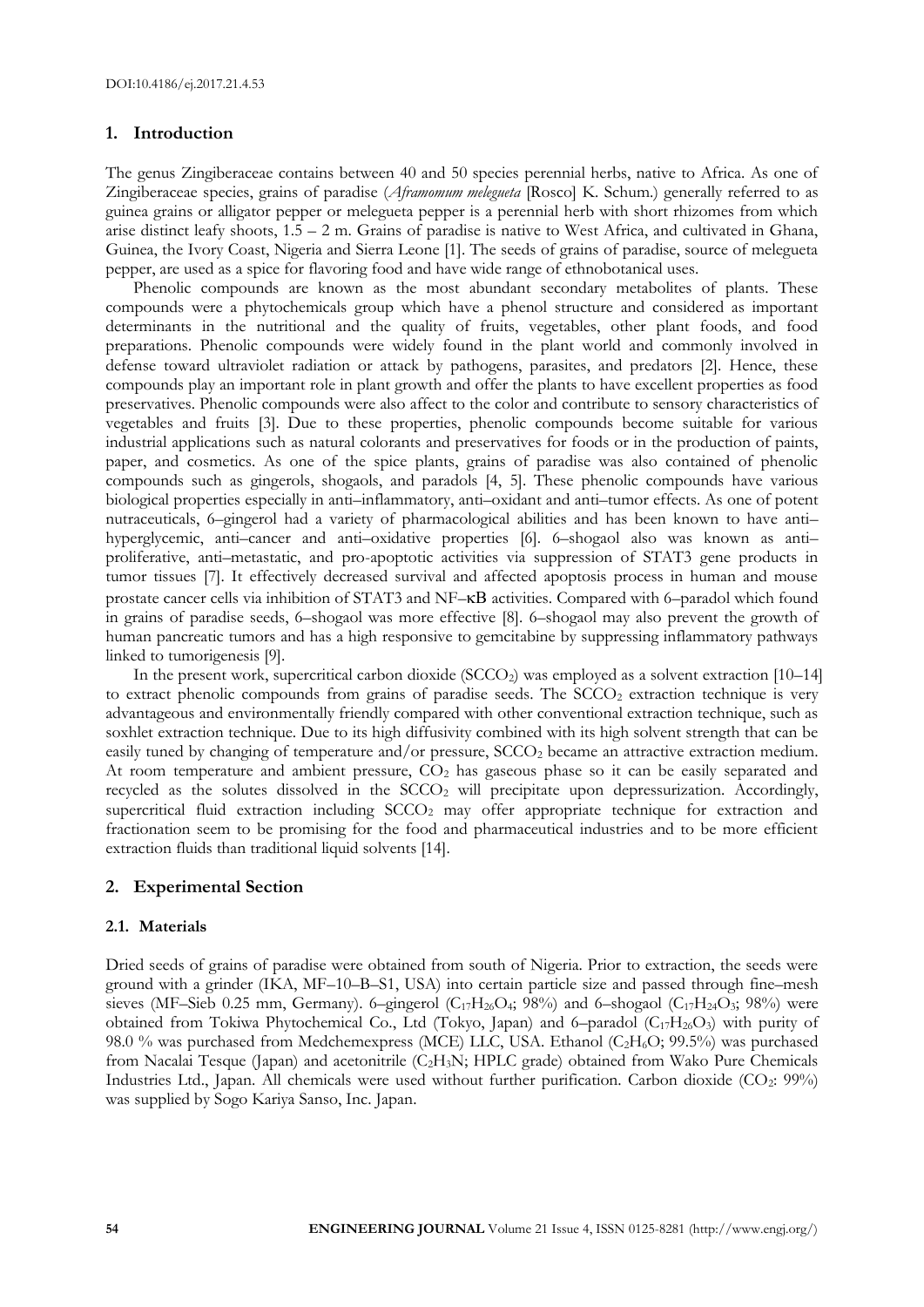### **2.2. Experimental Setup and Procedure**

Figure 1 showed the schematic diagram of SCCO<sub>2</sub> extraction apparatus which used in these experiments. The apparatus includes a high–pressure pump for  $CO<sub>2</sub>$  (PU–2086; Jasco, Japan), a heating chamber (WFO– 400; EYELA, Tokyo, Japan), a 10 mL extraction cell (Thar Technologies, Inc., PA, USA) and back pressure regulator (AKICO, Tokyo, Japan). In this work, the extraction of 6–gingerol, 6–shogaol, and 6–paradol from grains of paradise seeds by SCCO<sub>2</sub> was carried at temperatures of  $40 - 80$  °C and pressures of  $20 - 40$ MPa using a semi-continuous flow–type system with  $CO<sub>2</sub>$  flow rate of 3 mL min<sup>-1</sup>. 1.0 g of dried grains of paradise seeds were placed into the extractor, the glass beads were also filled at the bottom and top of the extractor in each experiment. The extractor was put in the heating chamber to keep the operating temperature. The extraction process can be explained briefly as follow. The dried grains of paradise seeds were filled into the extractor and put in the chamber. After the temperature at chamber heater achieved to the desired temperature, CO<sup>2</sup> from a cylinder was firstly liquefied and then pumped into the extractor. In all experiments, the extraction products which trapped in 10 ml ethanol were collected for 180 min, weighed and directly stored in the refrigerator at  $5 \degree C$ . The bottles used for the collection of extracts were wrapped in aluminum foil. These processes were done until analysis.



Fig. 1. Schematic diagram of SCCO<sub>2</sub> extraction system.

### **2.3. Analytical Methods**

Extracted polyphenolic compounds in the extracts were identified by GC–MS (HP model 6890 series GC system and 5973 mass selective detector) with a HP–5 MS capillary column (J&W Scientific, length 30 m, i.d. 0.32 mm, film thickness 0.25  $\mu$ m). The temperature program was 1.0 min at 45 °C, 5 °C/min to 270 °C, and 10 min at 270 °C. Helium carrier gas was used at a flow rate of 1.5 mL/min. The NIST (National Institute of Standards and Technology) library of mass spectroscopy was used for identification of the compounds. Quantitavely, extracted polyphenolic compounds in the extracts were analyzed by HPLC LC– 10AD equipped with Diode Array Detector SPD–M10A (Shimadzu, Japan). 10 µl of extract dissolved in ethanol was injected by SIL–10AF auto–sampler (Shimadzu, Japan) and separated with a STR ODS II column (5 µm; 4.6 x 250 mm; Shinwa Chemical Industries, Ltd., Japan) at room temperature. Elution was obtained by using the following gradient steps of solvents A (water) and B (acetonitrile): 0–25 min, 90% B; 25–30 min, 100% B; 30–40 min, 30% B at a flow rate of 1 ml/min. All analyses were carried out under isothermal conditions at 40 oC. 6–gingerol, 6–shogaol, and 6–paradol were detected at wavelength of 280, 280, and 220 nm, respectively. Solid residues collected at each operating temperature were dried overnight in the oven at 60 °C. Then, they were characterized by using a Spectrum Two FT-IR spectrophotometer (Perkin–Elmer Ltd., England), in order to determine their structure following SCCO<sup>2</sup> treatment. Spectra were measured in attenuated total reflectance (ATR) mode (golden single reflection ATR system, P/N 10500 series, Specac) at 4 cm–<sup>1</sup> resolution. The scanning wave number ranged from 4000 to 400 cm–<sup>1</sup> . The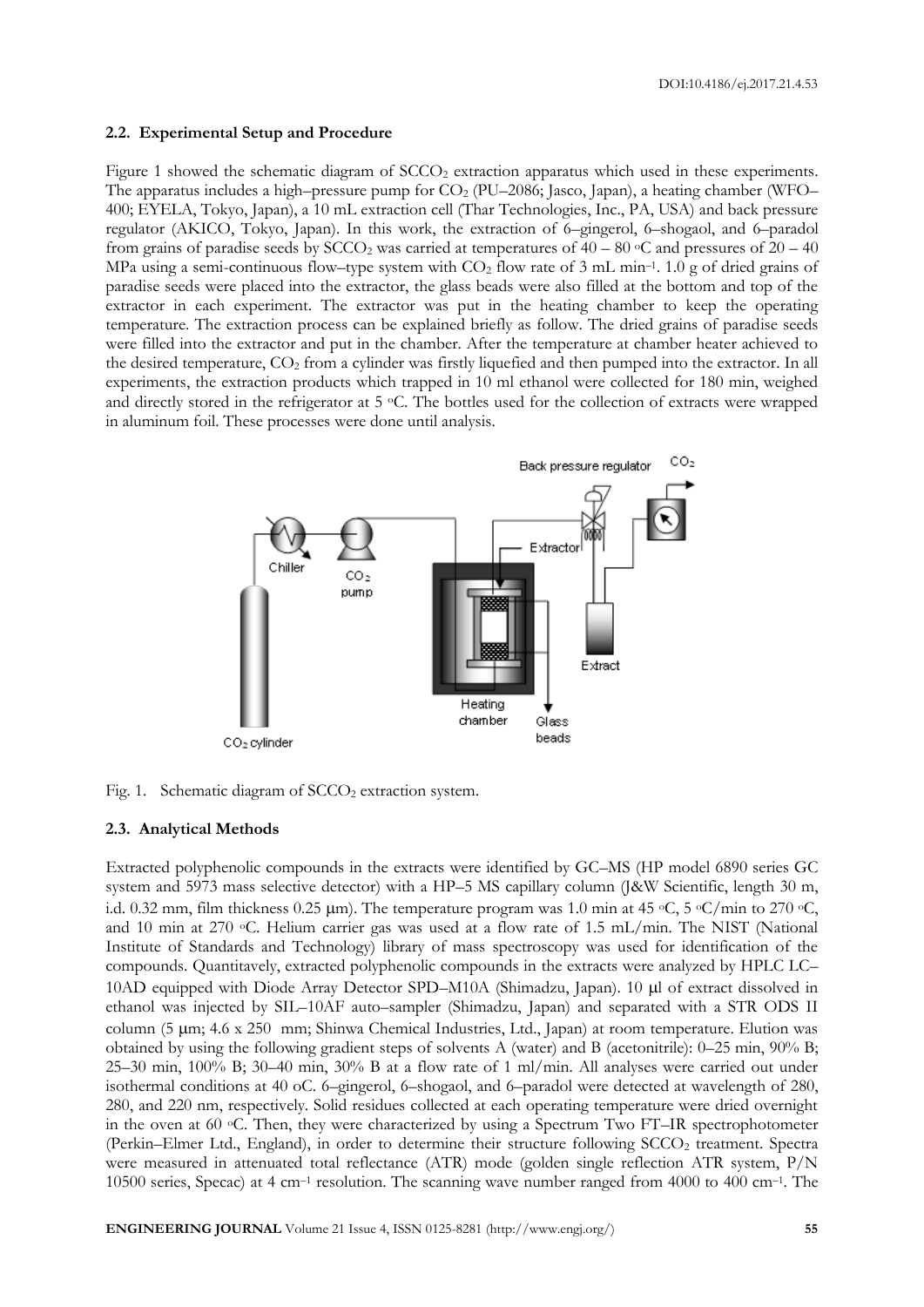morphologies of the grains of paradise seeds before and after treatment by SCCO<sub>2</sub> were also observed by using a scanning electron microscope (SEM; JEOL JSM–6390LV).

### **3. Results and Discussion**

In order to understand the change of grains of paradise seeds functional groups during extraction process, the grains of paradise seeds before and after SCCO<sub>2</sub> extraction process were subjected into an infrared spectrometer. Here, the grains of paradise seeds that remained after  $SCCO<sub>2</sub>$  treatment is referred to as solid residue; the solid residue at each extraction condition was then characterized by infrared spectroscopy in the wavenumber region of 4000 – 400 cm–<sup>1</sup> . Figures 2 and 3 showed the spectral features of grains of paradise seeds and its solid residue after treatment by SCCO<sub>2</sub> at various extraction conditions. Similar to other plant biomass, the chemical compositions of grains of paradise seeds are fairly similar although with different magnitudes of components. The major components of them are cellulose, hemicellulose and lignin. Therefore, the same spectral characteristics of grains of paradise seeds and their solid residues were found. These spectral characteristics also showed that the SCCO<sub>2</sub> extraction treatment on the grains of paradise seeds does not change the distribution of their functional groups. However, since the removing or reducing grains of paradise seeds components occurred during extraction process, the different peak intensities of them could be found obviously. It indicated that  $SCCO<sub>2</sub>$  may extract the chemical compounds from grains of paradise seeds [14–17].

Extraction, in principle, could be expressed as the removal of soluble substances from an insoluble materials, either liquid or solid, by treatment with a liquid solvent. The process might happen when the solvent is flowed in the plants matter at high pressures and/or high temperatures. So, the extraction process will also occur when the carbon dioxide was flowed into the plant materials at high temperatures and/or high pressures due to the change of solvent power that can have a strong influence on extraction process [14, 18, 19]. Figure 2 showed the FT–IR spectra of grains of paradise seeds and their solid residues after treatment by SCCO<sup>2</sup> when the extraction processes were conducted at various extraction pressures with a constant temperature. This figure clearly revealed that the compositional changes in the each sample (grains of paradise seeds and their solid residues) after applied SCCO<sub>2</sub> extraction. The intensities of several functional groups in the grains of paradise seeds decreased after treatment by SCCO2. Table 1 showed the typical functional groups and the infrared signal with the possible compounds [20, 21]. The intensity of the broad band located at 3305 cm–<sup>1</sup> which was attributed to O–H stretching of hydrogen-bonded hydroxyl groups and the band at 2925 cm–<sup>1</sup> was representative of C–H stretching became decline and narrow after applied  $SCCO<sub>2</sub>$  extraction. This indicated that they have been removed during the application of  $SCCO<sub>2</sub>$ extraction treatment on the grains of paradise seeds. The same phenomenon was also found in other functional groups. As shown in the Fig. 2, the intensities of them decreased obviously after treatment by SCCO<sub>2</sub>. It is well known that the extraction temperature and/or pressure are two most important parameters in the SCCO<sup>2</sup> due to it was the major determinants of solvent power that could have a strong effect on effectivity of extraction process. Herrero *et al*. 2010 [22] informed that an increase in extraction temperature at constant extraction pressure leads to a decrease in the density of the SCCO<sub>2</sub> and thus its solvatation capacity, nevertheless, an increase in extraction temperature was followed by an increase in vapour pressure of solutes, resulting in a high solubility in the SCCO2. As a result, the grains of paradise seeds components were extracted easily by SCCO<sub>2</sub> at a higher extraction temperature.

Similar to extraction temperature, extraction pressure is also a dominant parameter in the  $SCCO<sub>2</sub>$ extraction system. An increase in extraction pressure at a constant extraction temperature promotes to increasing the density of  $SCCO<sub>2</sub>$ ; at the same time, the diffusion coefficient of  $SCCO<sub>2</sub>$  decreased. A decrease in the  $SCCO<sub>2</sub>$  diffusion coefficient leads to a lower ability of the  $CO<sub>2</sub>$  to penetrate the grains of paradise seeds causing a decrease in the extraction efficiency. However, an increase in the density of the SCCO<sub>2</sub> extraction system leads to an increase of its solvating power, thus the enhancement of the extraction efficiency might be occurred. As shown in the Fig. 3, the intensities of functional groups in the grains of paradise seeds also decreased after treatment by  $SCCO<sub>2</sub>$  at a constant extraction temperature with the elevating extraction pressures [22]. Judging from these results, it could be said that the changing of extraction temperature and/or pressure could give a strong influence on  $SCCO<sub>2</sub>$  extraction system.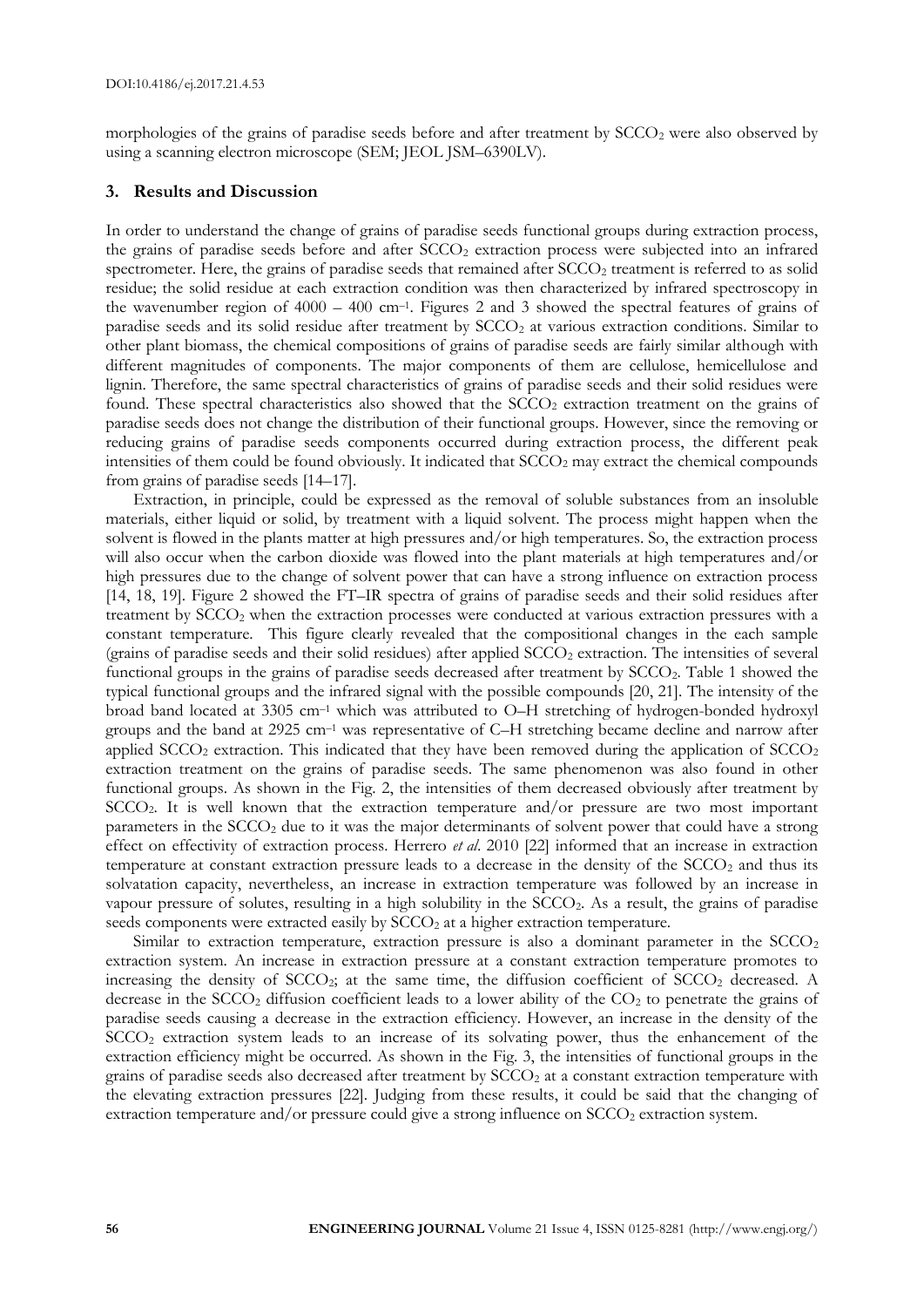

Fig. 2. FT-IR spectrum of grains of paradise before and after treatment by SCCO<sub>2</sub> at pressure of 30 MPa.



Fig. 3. FT-IR spectrum of grains of paradise before and after treatment by SCCO<sub>2</sub> at temperature of 40°C.

Table 1. Wave number assignments of FTIR spectra.

| Wave number<br>$\lfloor$ cm <sup>-1</sup> $\rfloor$ | Functional groups                     | Compounds                  |  |
|-----------------------------------------------------|---------------------------------------|----------------------------|--|
| 3305                                                | O-H stretching                        | Acid, methanol             |  |
| 2925                                                | $C-H_n$ stretching                    | Alkyl, aliphatic, aromatic |  |
| 1515                                                | $C = O$ stretching                    | Ketone and carbonyl        |  |
| 1613                                                | $C = C$ stretching                    | Aromatic skeletal mode     |  |
| 1515                                                | $C = O$ stretching                    | Ketone and carbonyl        |  |
| 1149                                                | C-O-C stretching vibration            | Pyranose ring skeletal     |  |
| 1076                                                | C-O stretching and C-O<br>deformation | C-OH (ethanol)             |  |
| 995                                                 | C-N stretching                        | aliphatic amine            |  |

**ENGINEERING JOURNAL** Volume 21 Issue 4, ISSN 0125-8281 (http://www.engj.org/) **57**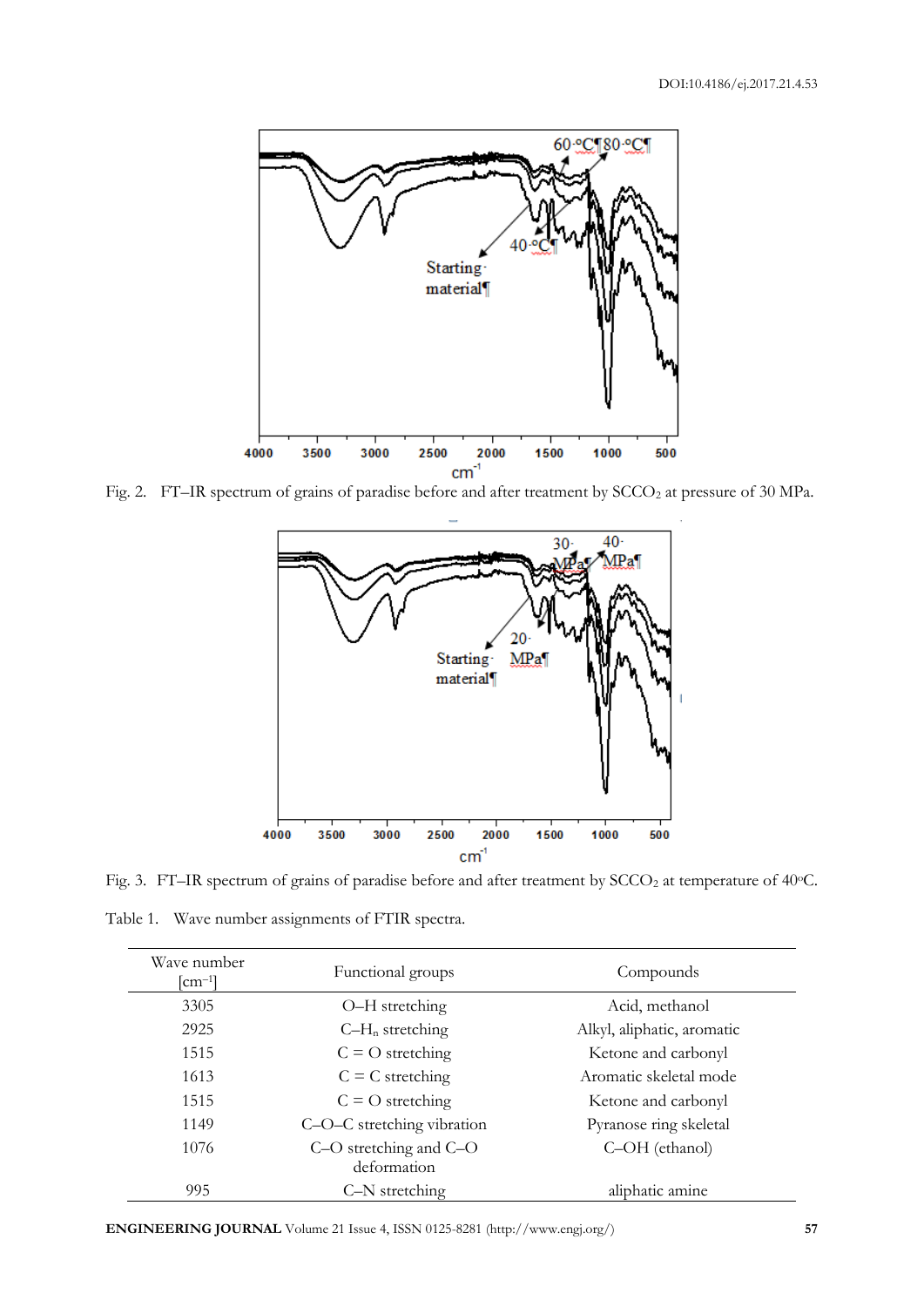Generally, in extraction process of plant biomass components including  $SCCO<sub>2</sub>$  extraction process, the extracted components from the plant biomass matrix could be used as a critical indicator to evaluate an extraction method. This is because of the extracted components allows to represent the components obtained from plant biomass matrix by the particular extraction method. In order to understand the chemical compounds in the extract from grains of paradise seeds by SCCO<sub>2</sub> extraction process, the extract was identified by using GC–MS. Next, the identified components of the main peaks in the GC–MS spectra were carried out by using a NIST mass spectral database. Figure 4 showed the a GC–MS chromatogram of the compound obtained from grains of paradise seeds when the  $SCCO<sub>2</sub>$  extraction process was conducted at temperature of 40 oC and pressure of 20 MPa with 15 min extraction time. The list of identified chemical compounds was showed in Table 2. The GC–MS allows to trace a number of small features indicating the presence of lower and higher molecular weight products that varied as a function of temperature. The identities of compounds determined via a match of mass spectra in the GC–MS computer library are reliable. As shown in Fig. 4, the compounds such as caryophyllene,  $\alpha$ -caryophyllene,  $\beta$ -chamigrene,  $\beta$ ethylguaiacol, and [0]–paradol were detected clearly. However, gingerol and shogaol as major compounds in grains of paradise seeds [23] were not detected due to the prolonged GC–MS analysis at high temperatures. Fernandez *et al*. 2006 [24] reported that due to thermal instability of gingerol and its derived compounds, these compounds were very rarely detected by GC–MS. The degradation of them might be occurred at the instrument injector port of GC–MS. Sonale and Kadimi 2014 [17] informed that shogaols and paradols were acquired from gingerols during thermal processing, thus they were not found in the fresh of Zingiberaceae species. Shogaols were gingerol analogues with a 4, 5 double bond, generating from elimination of 5–hydroxy groups; and the hydrogenation of shogaol may produce paradol compounds. They also informed that gingerols, shogaols, and paradols which found in the species of Zingiberaceae were homologous series of phenolic ketones and paradols was more stable than gingerols and shogaols. Hence, only paradol compounds were identified by GC–MS.



Fig. 4. A typical of GC-MS chromatogram of the grains of paradise extract.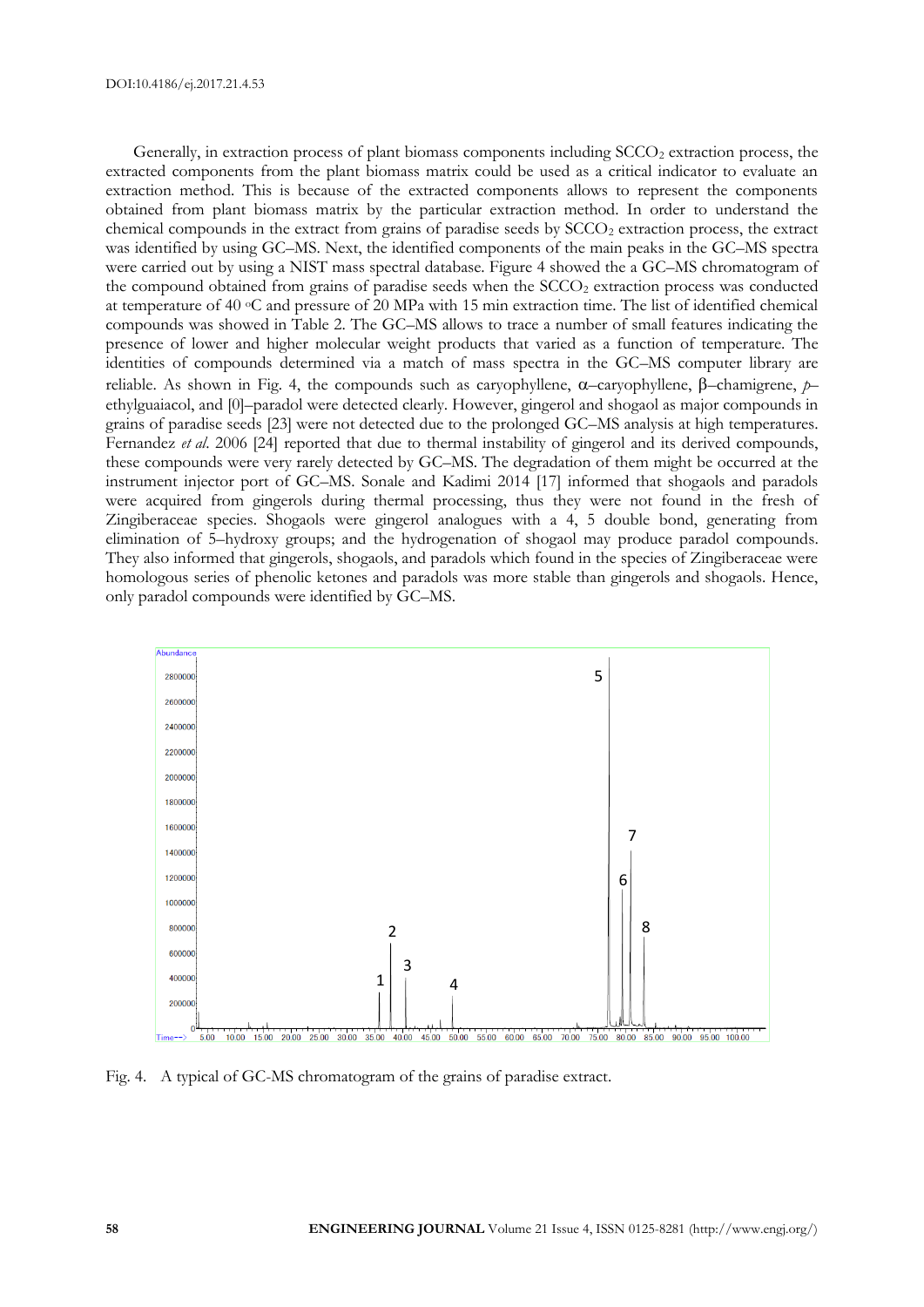| $\rm No$       | Retention<br>time [min] | Compound name           | Molecular weight | Characteristic ions<br>$\left\lceil m \right/ \right\rceil$ |
|----------------|-------------------------|-------------------------|------------------|-------------------------------------------------------------|
|                | 35.79                   | Caryophyllene           | 204.35           | 204.0, 133.1, 93.1                                          |
| $\overline{2}$ | 37.86                   | $\alpha$ -Caryophyllene | 204.35           | 204.2, 121.1, 93.1                                          |
| 3              | 40.53                   | $\beta$ -Chamigrene     | 204.35           | 204.2, 189.1, 93.1                                          |
| 4              | 48.90                   | Unknown                 |                  |                                                             |
| 5              | 76.40                   | $[0]$ -Paradol          | 194.23           | 194.0, 137.1, 179.1                                         |
| 6              | 79.40                   | $[0]$ -Paradol          | 194.23           | 194.0, 137.1, 205.1                                         |
| 7              | 80.86                   | $p$ -Ethylguaiacol      | 152.19           | 152.0, 180.0, 292.2                                         |
| 8              | 83.30                   | [0]-Paradol             | 194.23           | 194.0, 137.1, 294.2                                         |

Table 2. Identified chemical compounds of the grains of paradise extract.

In order to quantify the amount of gingerol (6–gingerol), shogaol (6–shogaol), and paradol (6–paradol) in the extracts, they were analyzed by high–performance liquid chromatography (HPLC). Figure 5 showed the HPLC chromatograms of extract grains of paradise seeds by  $SCCO<sub>2</sub>$  when the extraction was conducted at temperature of 80 °C and pressure of 20 MPa. There are many grains of paradise seeds components could be extracted from grains of paradise seeds sample. However, in this work, gingerol, shogaol, and paradol were subjected as target compounds and would be determined quantitatively. Gingerol, shogaol, and paradol in the extracts which trapped in 10 ml of ethanol were filtered using a disposable filter of 0.45 m pore size prior to HPLC analysis. Then, they were directly injected into HPLC equipment. Initially, the pure compound of gingerol or shogaol or paradol diluted in ethanol as a standard was injected in the HPLC system to make calibration curve in 5 point. Next, the amount of each standard leaving the HPLC column will assign the intensity of the signal generated in the detector. By comparing the time it takes for the peak to show up (the retention time) with the retention times for the standard, the amount of gingerol or shogaol or paradol in the extract can be quantified. This analysis can be performed with good precision; therefore, other methods analysis was not carried out.





Figure 6 showed the amount of extracts from grains of paradise seeds at various extraction conditions. Obviously, the yields of gingerol, shogaol and paradol differ at different conditions. Figure 6(a) shows the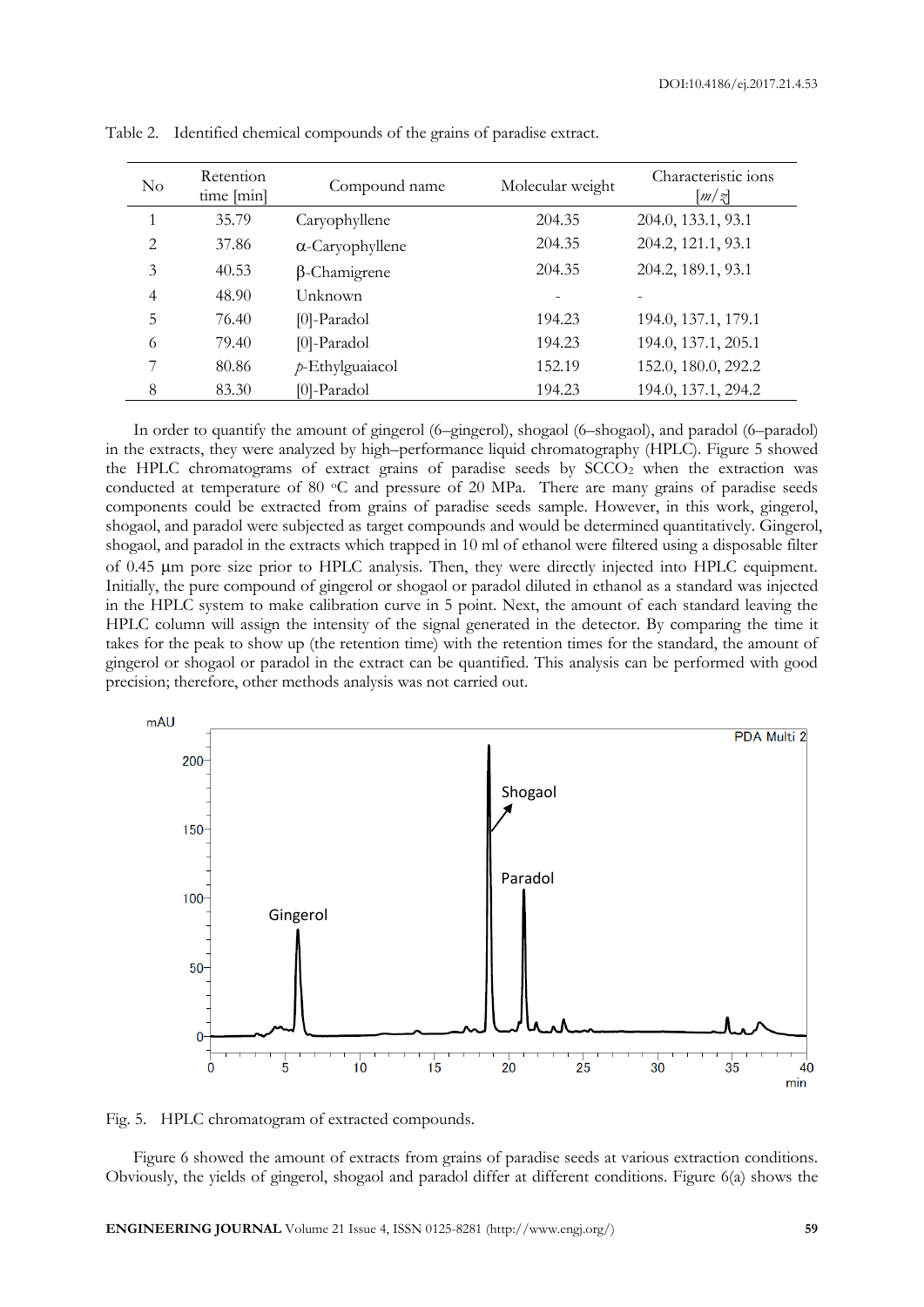influences of extraction pressures on the yields of gingerol, shogaol and paradol at temperature of 80  $\degree$ C. The yields of them increased clearly with increasing extraction pressures. At 20 MPa, the yields of gingerol, shogaol and paradol are 1.66, 1.07, and 1.39 mg/g sample, respectively. They increase significantly to 8.12, 3.74, and 3.93 mg/g sample when the extraction pressure is increased to 30 MPa. These results might be related to the density of  $CO<sub>2</sub>$  that affect to solubility and dissolution capacity of  $SCCO<sub>2</sub>$ , where, increasing of CO<sup>2</sup> density allows the increasing of extract yields [25–27]. The density of CO2 was 0.59 g/cm<sup>3</sup> at 80 oC and 20 MPa, then it increased to 0.75 g/cm<sup>3</sup> at 30 MPa with the same temperature. It was clearly that the density of  $CO<sub>2</sub>$  can be significantly increased by increasing pressure at a constant temperature lead to an increase in the dissolving capacity of  $SCCO<sub>2</sub>$  and gives in a beneficial effect on the extraction process. Shi *et al.* 2009 [26] studied the effects of pressure and temperature on the solubility of lycopene in SCCO<sub>2</sub> media. They concluded that increasing the  $CO<sub>2</sub>$  density at a constant temperature showed a distinct increase in solubility. However, a higher solvation power at higher pressure of  $SCCO<sub>2</sub>$  (40 MPa) may be associated with lower selectivity [25, 28].



Fig. 6. Yields of gingerol, shogaol, and paradol at various extraction conditions.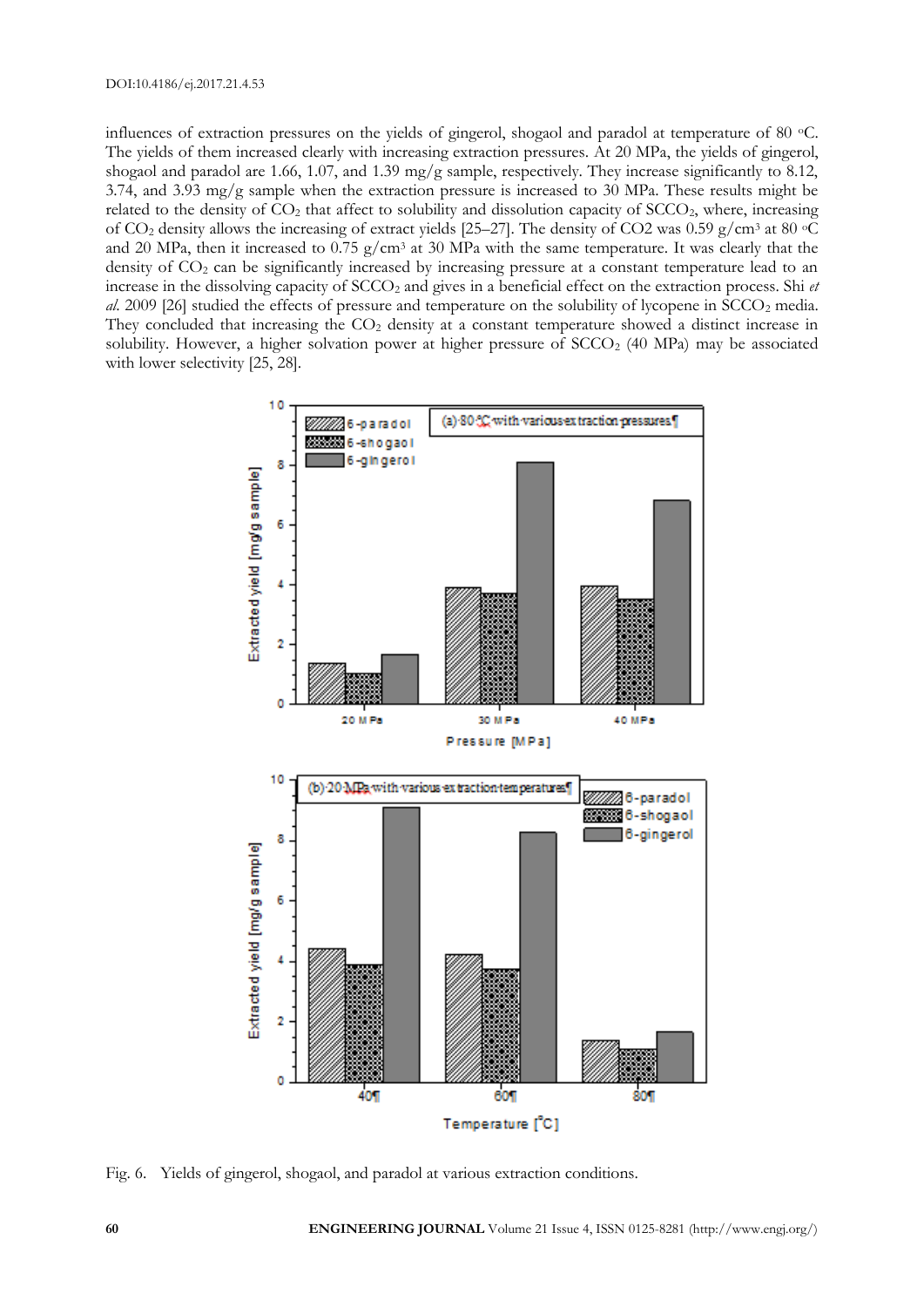At higher densities, the  $SCCO<sub>2</sub>$  is able to contact more surface area, thus resulting more grains of paradise seeds substances to dissolve and be extracted. Consequently, the yields of gingerol, shogaol and paradol seem constant or slightly decrease when the density of  $CO_2$  increases to 0.82 g/cm<sup>3</sup>. They are 6.84, 3.53, and 3.97 mg/g sample, respectively. Peterson *et al*. 2006 [28] investigated the supercritical fluid extraction of geranium essential oil from geranium using  $SCCO<sub>2</sub>$  media at temperatures of 40 – 70 °C and pressures of 10 – 30 MPa. They informed that the decreasing extraction yield with increasing pressure is explained in terms of competition between solvent density and solute vapor pressure. At these conditions the change in solvent density becomes smaller and the change in solute vapor pressure becomes more effective and can easily overcome the effect of solvent density change on the extraction yield.

Despite, the density has high effect on the solvent power of  $SCCO<sub>2</sub>$  media, the ability of  $SCCO<sub>2</sub>$ solvent extracting also increases with density increase at a certain temperature, or increases with temperature elevate at a certain density [25]. Reverchon and De Marco 2006 [25] explained that extraction pressure is the most important parameter that affects the selectivity and solvent power of  $SCCO<sub>2</sub>$  extraction media which in turn determine the yield of the target substance. However, they also reported that extraction temperature is also the key parameter in the  $SCCO<sub>2</sub>$  extraction of substances from various matrices. Figure 6(b) shows the effects of extraction temperatures on the yields of gingerol, shogaol and paradol at pressure of 20 MPa. They decreased clearly with increasing extraction temperatures. At 40  $\degree$ C, the yields of gingerol, shogaol and paradol are 9.12, 3.90, and 4.42 mg/g sample, respectively. At 80  $\degree$ C, they decreased significantly to 1.66, 1.07, and 1.39 mg/g sample, respectively. Again, these results also might be attributed to the density of  $CO<sub>2</sub>$  as an extraction solvent, where, increasing extraction temperatures at the same extraction pressure follow by decreasing of CO<sub>2</sub> density. Consequently, the ability of SCCO<sup>2</sup> to extract substances from grains of paradise seeds decreases. Similar results were also reported by Machmudah *et al.* 2012 [29]. They studied the effect of  $SCCO<sub>2</sub>$  extraction temperature on the  $\beta$ -carotene recovery extracted from tomato peel by-product. The results showed that  $\beta$ -carotene recovery decreased with increasing extraction temperature at a constant pressure. Ghoreishi *et al*. 2012 [30] informed that the effect of extraction temperature in SCCO<sub>2</sub> extraction system is more complex due to the competition of two variables, solvent density and vapor pressure. The decrease in solvent density may reduce the solute solubility, while the vapor pressure of the solute elevates with temperature, causing an increase in solubility. The dominant effects of them affected by the system that used as an extraction process. In this study, the effect of CO<sub>2</sub> density seems to have a high effect on the extraction yield.



Fig. 7. SEM micrographs of grains of paradise seeds before and after treatment by SCCO<sub>2</sub>.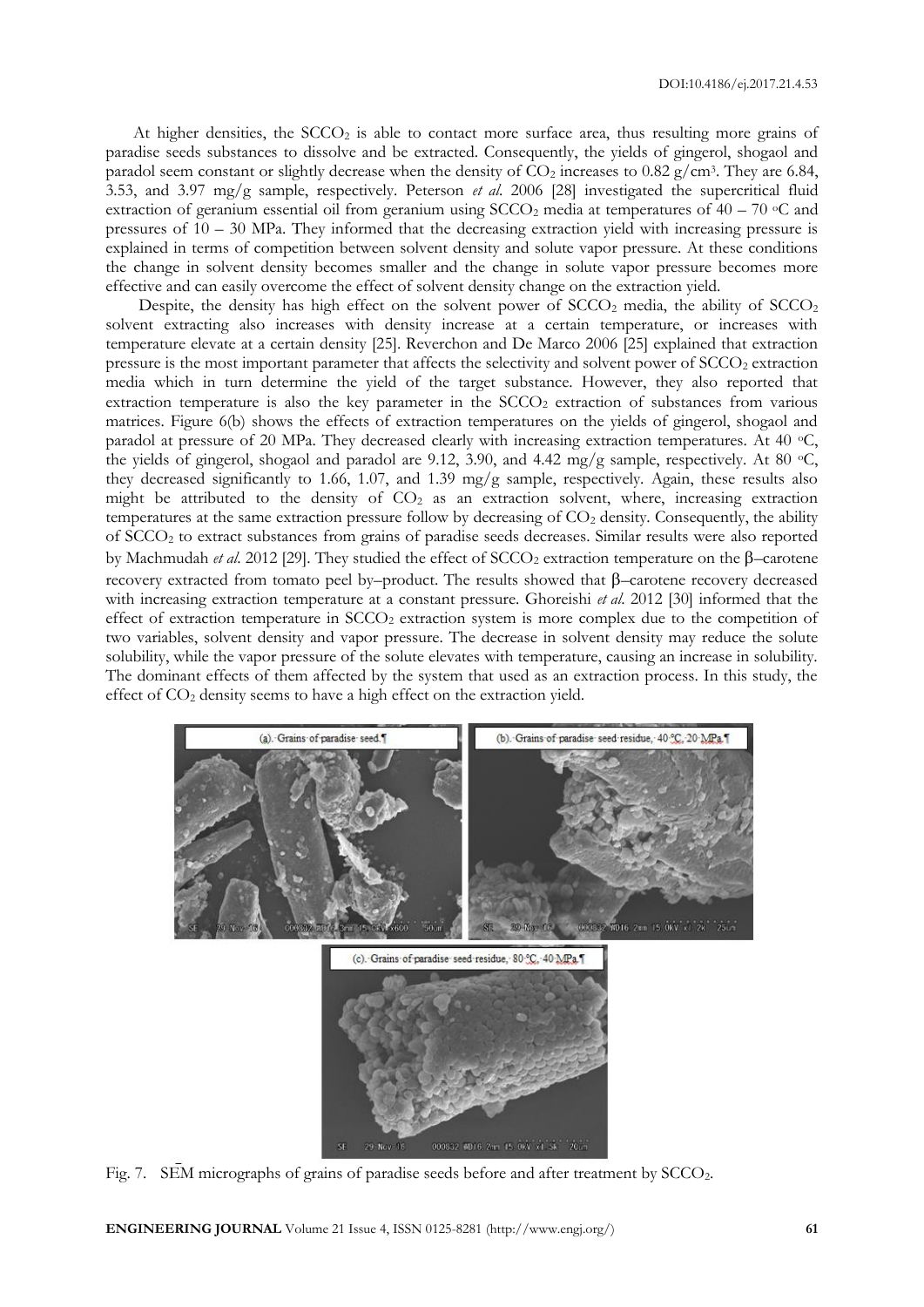When a plant matrix is placed in the organic solvent, a static film of solvent surrounding the plant cell would be generated as a result of the interactions between solvent molecules and the plant matrix cell wall substances [31]. Next, the organic solvent diffuses via the cell membrane into the plant matrix cell to form the complexes of organic solvent-plant matrix substances. As a result, the plant matrix substances might be extracted from the plant matrix cell and remain dissolved in the organic solvent. Similar phenomenon may occur when SCCO<sub>2</sub> was contacted with grains of paradise seeds. Here, SCCO<sub>2</sub> was flowed via high pressure pump into the extractor from the bottom and passes upwards through the grains of paradise seeds packed bed. At these conditions,  $SCCO<sub>2</sub>$  rapidly diffuses into the grains of paradise cell and then  $SCCO<sub>2</sub>$  may dissolve grains of paradise seeds substances via the formation of grains of paradise seeds substance– $CO<sub>2</sub>$ complexes through van der Waals interactions  $[31]$ . Due to this interaction, when the SCCO<sub>2</sub> leaves the grains of paradise seeds packed bed, the grains of paradise seeds substances might be also left this packed bed simultaneously. In the next process, when the extraction pressure was reduced until CO<sub>2</sub> returns to the gaseous state, the grains of paradise seeds substances extract may be collected and dissolved in ethanol as a trapped solvent in the sample collection. To investigate the effect of  $SCCO<sub>2</sub>$  that penetrates in grains of paradise seeds, the grains of paradise seeds residues were characterized by SEM. Figure 7 shows the representative SEM micrographs of grains of paradise seeds before and after SCCO<sub>2</sub> extraction treatment. Clearly, the different of surface structures of the grains of paradise seeds before and after  $SCCO<sub>2</sub>$  extraction treatment were found. Before  $SCCO<sub>2</sub>$  extraction treatment, the surface morphology of grains of paradise seeds seem covered by the membrane-like structure. Therefore, they were smooth and tight with some boundary edges clearly. They did not exhibit the presence of any pores or surface cracks. After treatment by SCCO<sub>2</sub> extraction, the physical structures disruption of the grains of paradise seeds were found and clearly observed at each condition. Apparently, SCCO<sup>2</sup> may rupture the physical structural barriers of the grains of paradise seeds and remove their components. The increasing pressure and temperature (Fig. 7(c)) seem to an increase of CO<sup>2</sup> diffusivity into the grains of paradise seeds and allow a more powerful swelling action to remove the substances in grains of paradise seeds [21]. Sovova 1994 [32] reported that  $SCCO<sub>2</sub>$  has ability to rupture cells or the outer surface of matrix to access the solute substances. In detail, the SCCO<sub>2</sub> extraction mechanism can be divided into three steps controlled by different mass transfer mechanisms [33]. They are a constant extraction rate period, a falling extraction rate period, and the diffusion controlled rate period. These steps were also initiated by the easily accessible covering solute on the external surface of the matrix. Judging these SEM micrographs, it could be said that the physical changes of the grains of paradise seeds surface happened after SCCO<sub>2</sub> extraction treatment.

### **4. Conclusions**

SCCO<sup>2</sup> has been used as a medium for gingerol, shogaol, and paradol extraction grains of paradise seeds at temperatures of  $40 - 80$  °C and pressures of  $20 - 40$  MPa using a semi-continuous flow-type system. Due to the combination between high diffusivity and high solvent strength of  $SCCO<sub>2</sub>$  that can be easily adjusted by changing of temperature and/or pressure, SCCO<sup>2</sup> became an attractive extraction medium. FT–IR spectra indicated that SCCO<sub>2</sub> can extract the grains of paradise seeds substances. The SEM micrographs also showed that the physical changes of the grains of paradise seeds surface occurred after  $SCCO<sub>2</sub>$ extraction. The main compounds in extracts were gingerols, shogaols, and paradols. Since these compounds are homologous series of phenolic ketones and paradols was more stable than gingerols and shogaols, the GC–MS may only detect paradol compounds. The yields of gingerols, shogaols, and paradols were affected by extraction temperatures and/or extraction pressures.

### **Acknowledgements**

This research was supported by a grant from the Precursory Research for Embryonic Science and Technology Program of the Japan Science and Technology Agency (JST).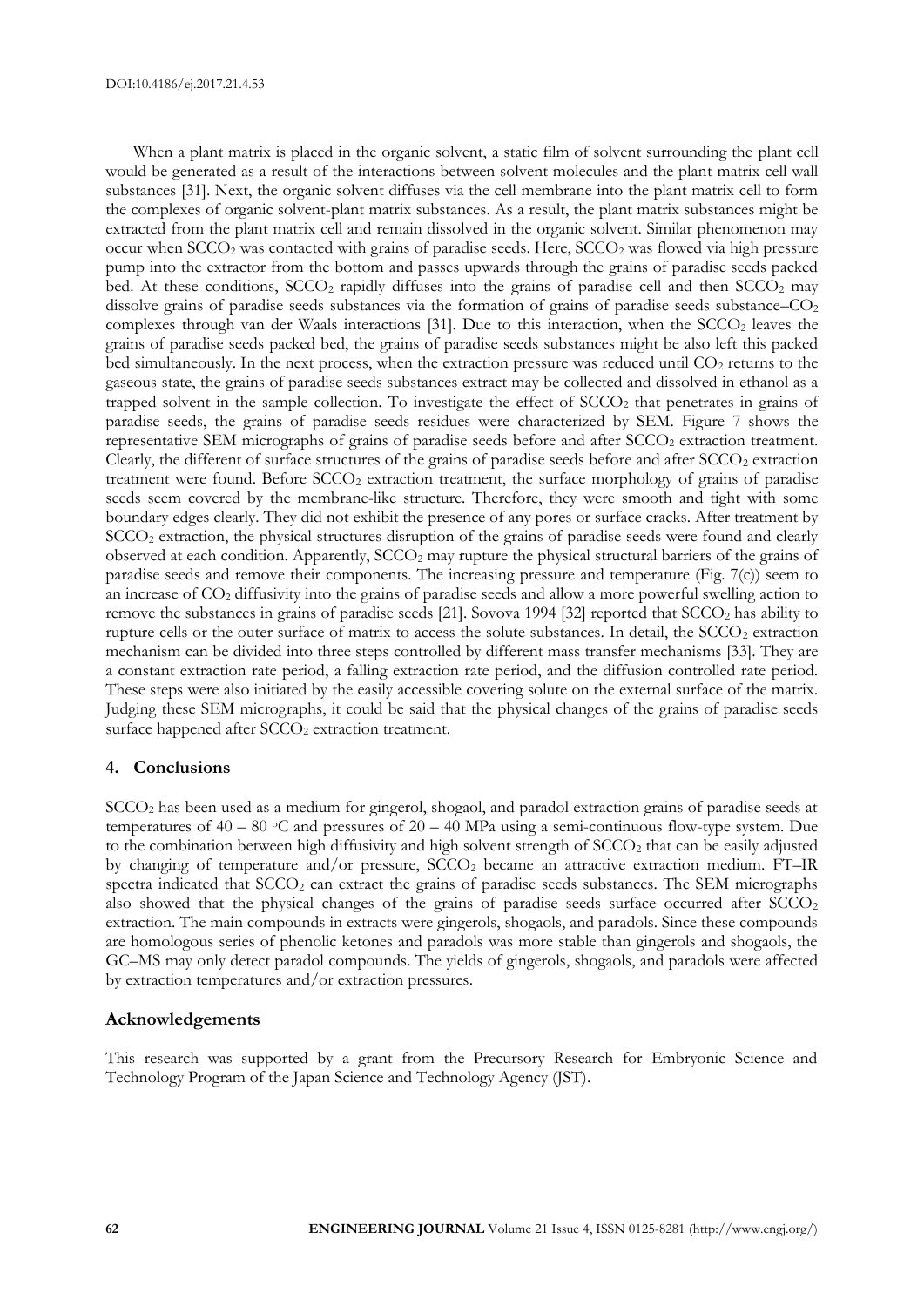### **References**

- [1] M. M. Iwu, *Handbook of African Medicinal Plants*, 2nd ed. New York: CRC Press Taylor & Francis Group, 2014, pp. 123.
- [2] A. Khoddami, M. A. Wilkes, and T. H. Roberts, "Techniques for analysis of plant phenolic compounds," *Molecules*, vol. 18, no. 2, pp. 2328-2375, Feb. 2013.
- [3] R. Y. Gan, Z. Q. Deng, A. X. Yan, N. P. Shah, W. Y. Lui, C. L. Chan, and H. Corke, "Pigmented edible bean coats as natural sources of polyphenols with antioxidant and antibacterial effects," *LWT - Food Sci. Technol*., vol. 73, pp. 168-177, Nov. 2016.
- [4] X. Fernandez, C. Pintaric, L. Lizzani-Cuvelier, A.M. Loiseau, A. Morello, and P. Pellerin, "Chemical composition of absolute and supercritical carbon dioxide extract of Aframomum melegueta," *Flavour Frag. J*., vol. 21, no. 1, pp. 162-165, Jan. 2006.
- [5] M. Iwami, F. A. Mahmoud, T. Shiina, H. Hirayama, T. Shima, J. Sugita, and Y. Shimizu, "Extract of grains of paradise and its active principle 6-paradol trigger thermogenesis of brown adipose tissue in rats," *Auton. Neurosci.*, vol. 161, no. 1, pp. 63-67, Apr. 2011.
- [6] Y. Kawamoto, Y. Ueno, E. Nakahashi, M. Obayashi, K. Sugihara, S. Qiao, M. Iida, M. Y. Kumasaka, I. Yajima, Y. Goto, N. Ohgami, M. Kato, and K. Takeda, "Prevention of allergic rhinitis by ginger and the molecular basis of immunosuppression by 6-gingerol through T cell inactivation," *J. Nutr. Biochem.*, vol. 27, pp. 112-122, Jan. 2016.
- [7] S.M. Kim, C. Kim, H. Bae, J.H. Lee, S.H. Baek, D. Nam, W.S. Chung, B.S. Shim, S.G. Lee, S.H. Kim, G. Sethi, K.S. Ahn, "6-Shogaol exerts anti-proliferative and pro-apoptotic effects through the modulation of STAT3 and MAPKs signaling pathways," *Mol. Carcinog*., vol. 54, no. 10, pp. 1132-1146, Oct. 2015.
- [8] A. Saha, J. Blando, E. Silver, L. Beltran, J. Sessler, and J. DiGiovanni, "6-Shogaol from dried ginger inhibits growth of prostate cancer cells both in vitro and in vivo through inhibition of STAT3 and NF-κB signaling," *Cancer Prev. Res*., vol. 7, no. 6, pp. 627-638, Jun. 2014.
- [9] Y. Zhou, Q. Tang, S. Zhao, F. Zhang, L. Li, W. Wu, Z. Wang, and S. Hann, "Targeting signal transducer and activator of transcription 3 contributes to the solamargine-inhibited growth and induced apoptosis of human lung cancer cells," *Tumor Biol*., vol. 35, no. 8, pp. 8169-8178, Dec. 2014.
- [10] S. Machmudah, A. Shotipruk, M. Goto, M. Sasaki, and T. Hirose, "Extraction of astaxanthin from *Haematococcus pluvialis* using supercritical CO<sub>2</sub> and ethanol as entrainer," *Ind. Eng. Chem. Res.*, vol. 45, no. 10, pp. 3652-3657, May 2006.
- [11] K. Kitada, S. Machmudah, M. Sasaki, M. Goto, Y. Nakashima, S. Kumamoto, and T. Hasegawa, "Supercritical CO<sup>2</sup> extraction of pigment components with pharmaceutical importance from *Chlorella vulgaris*," *J. Chem. Technol. Biotechnol*., vol. 84, no. 5, pp. 657-661, May 2009.
- [12] D. Ruen-ngam, A. Shotipruk, P. Pavasant, S. Machmudah, and M. Goto, "Selective extraction of lutein from alcohol treated *Chlorella vulgaris* by supercritical CO2," *Chem. Eng. Technol*., vol. 35, no. 2, pp. 255-260, Feb. 2012.
- [13] H. Kanda, Y. Kamo, S. Machmudah, Wahyudiono, and M. Goto, "Extraction of fucoxanthin from raw macroalgae excluding drying and cell wall disruption by liquefied dimethyl ether," *Mar. Drugs*, vol. 12, no. 5, pp. 2383-2396, Apr. 2014.
- [14] M. Goto, H. Kanda, Wahyudiono, and S. Machmudah, "Extraction of carotenoids and lipids from algae by supercritical CO<sup>2</sup> and subcritical dimethyl ether," *J. Supercrit. Fluids*, vol. 96, pp. 245-251, Jan. 2015.
- [15] S. Machmudah, T. Izumi, M. Sasaki, and M. Goto, "Extraction of pungent components from Japanese pepper (*Xanthoxylum piperitum DC*.) using supercritical CO<sub>2</sub>," *Sep. Pur. Technol.*, vol. 68, no. 2, pp. 159-164, Aug. 2009.
- [16] M. E. Leblebici, S. Machmudah, M. Sasaki, and M. Goto, "Antiradical efficiency of essential oils from plant seeds obtained by supercritical CO2, soxhlet extraction, and hydrodistillation," *Sep. Sci. Technol*., vol. 48, no. 2, pp. 328-337, Aug. 2012.
- [17] R. S. Sonale and U. S Kadimi, "Characterization of gingerol analogues in supercritical carbon dioxide (SC CO2) extract of ginger (*Zingiber officinale,* R.,)," *J. Food Sci. Technol*., vol. 51, no. 11, pp. 3383-3389, Nov. 2014.
- [18] S. Machmudah, A. Martin, M. Sasaki, and M. Goto, "Mathematical modeling for simultaneous extraction and fractionation process of coffee beans with supercritical CO<sub>2</sub> and water," *J. Supercrit. Fluids*, vol. 66, pp. 111-119, Jun. 2012.

**ENGINEERING JOURNAL** Volume 21 Issue 4, ISSN 0125-8281 (http://www.engj.org/) **63**